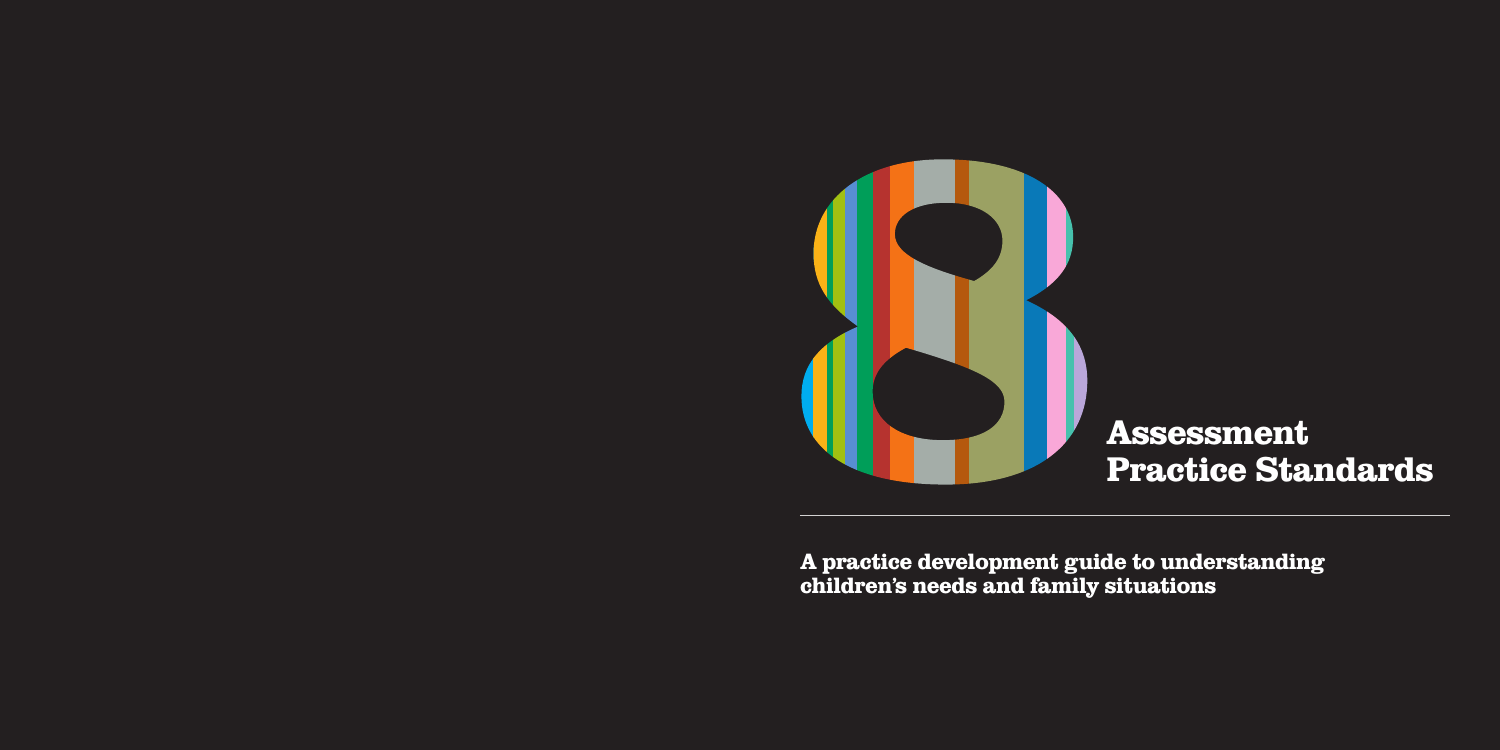### Forward

Bolton can be proud of a long history of effective multi-agency working to safeguard children and young people. The development of the nationally acclaimed Child Concern Model did much to improve practice across all levels of vulnerability and to aid practitioners in their efforts to intervene in a coordinated way. Bolton's 'Framework for Action' and effective use of the Common Assessment Framework (CAF) builds on strong intra-agency working to ensure any child who requires a multiagency response receives a consistent and meaningful intervention.

Bolton has responded positively to national legislative drivers for change, such as Every Child Matters, Supporting Parents and Safeguarding Children, The Protection of Children in England: Action Plan, the government's response to Lord Laming, Hidden Harm and Think Family, all of which demand we work across services in an integrated way to meet the needs of the whole family.

Despite this foundation of effective practice there is still a need for some families to receive a specialist service from social care, including enforced interventions arising from an evidenced based assessment of the whole family. Such assessments whilst coordinated by Children's social care will involve close working with and sharing of information with and from partner agencies. These families are often the most resistant to services and hard to engage in meaningful change. They can pose a challenge to front line social workers and support staff that are tasked with forming an honest and non-collusive relationship with parents, young people and children. Effective social care is built on a foundation of strong and trusting relationships between workers, families and partners. In Bolton we have professional practitioners who work hard to achieve positive outcomes. We are impressed by the work of managers who through day to day observation and best use of supervision,

identify and support the development needs of staff, ensuring they are able to engage, assess and intervene in a meaningful and effective manner.

Bolton Stay Safe Management Team, supported by the Department Management Team and the Bolton Safeguarding Children Board, are committed to supporting best practice across the service, recognising the challenging and demanding nature of the tasks undertaken by our managers and staff. Creating this guide is one of the ways we aim to support best practice. It has been developed by Bolton's social care staff and managers, so is rooted very much in local practice.

Decisions made on behalf of children must be based on sound evidence, collated within an effective working relationship between the professional and family.

We are proud of the child protection work in Bolton and hope this guide is one way of investing in our staff and their supervisors.

Best wishes M. Asquith J. Daly



Director of Associate Director of Children's Services Staying Safe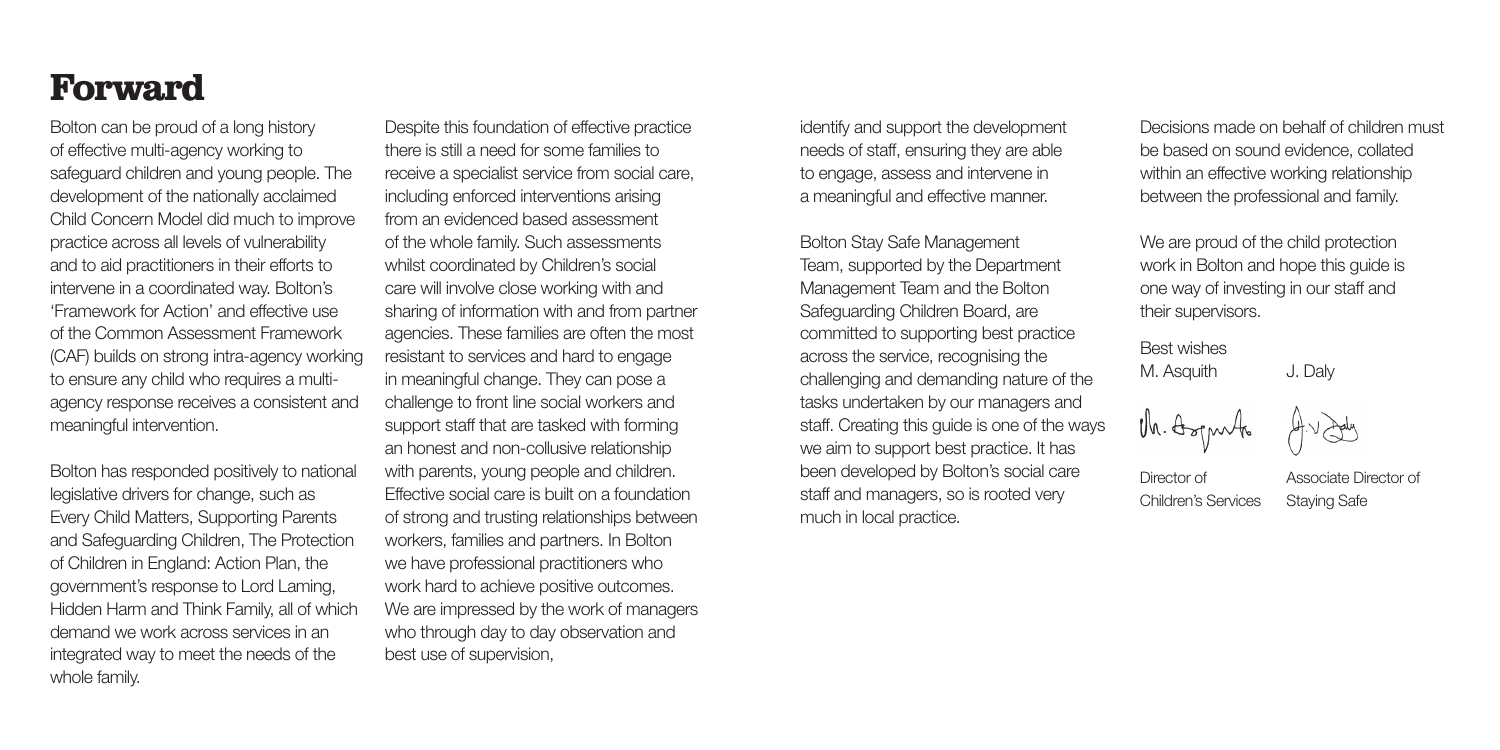### Making the best use of myself

Now more than ever this is a time for investing in your own continuous professional development, this constitutes towards a competent and confident workforce, building on Bolton's history of innovative practice. Becoming a proud and authoritative professional involves a shared responsibility and proactive approach from both you and your organisation.

This practice guide is one of the very practical ways in which Bolton Children's Services is supporting your professional development.

#### Practitioners as agents of change

Investing in your own development is the part of the journey to becoming an effective agent of change whether as a front line practitioner or a supervisor.

Without investing in our individual knowledge, skills and development we risk being entrapped in less flexible, less collaborative and less meaningful systems that are practice driven.

Effective change agents use their knowledge, values and relationship skills to achieve accurate and balanced assessments that enhance the prospects of improvement in the lives of children and their families.

The aim of this practice guide is to enhance our capacity to deliver:

- Whole families strategies
- Making a difference for families in Bolton
- Leading practice
- Being connected
- Practitioner as change agent
- Making sense and understanding needs
- Doing 'with' rather than 'to'
- Owning quality
- Self as resource

### What is it?

It is eight key standards which apply to all assessments and aim to:

- Develop consistent, confident, collaborative, questioning and authoritative assessment practice
- Embed and grow this across teams, services and partners in Bolton

### The guide is:

- Generic: the eight standards and benchmarks apply to all assessments
- Flexible: but needs to be used in a flexible way by different people for different purposes in different contexts
- • Assessment is continuous and is used in no particular order: although the standards are presented in a sequence, in reality you will re-visit these assessment standards throughout the life of the case
- • Ongoing professional development: the meaning of items will change as workers become more experienced and take on more complex assessment roles and responsibilities
- Inter-connected standards: the eight standards need to be seen as mutually dependent and interactive. The inter-connectedness strengthens the overall assessment
- Dependent on the professional's skill, timing, honesty and commitment to use it. There is nothing magic in the tool itself – it's all about how you use it!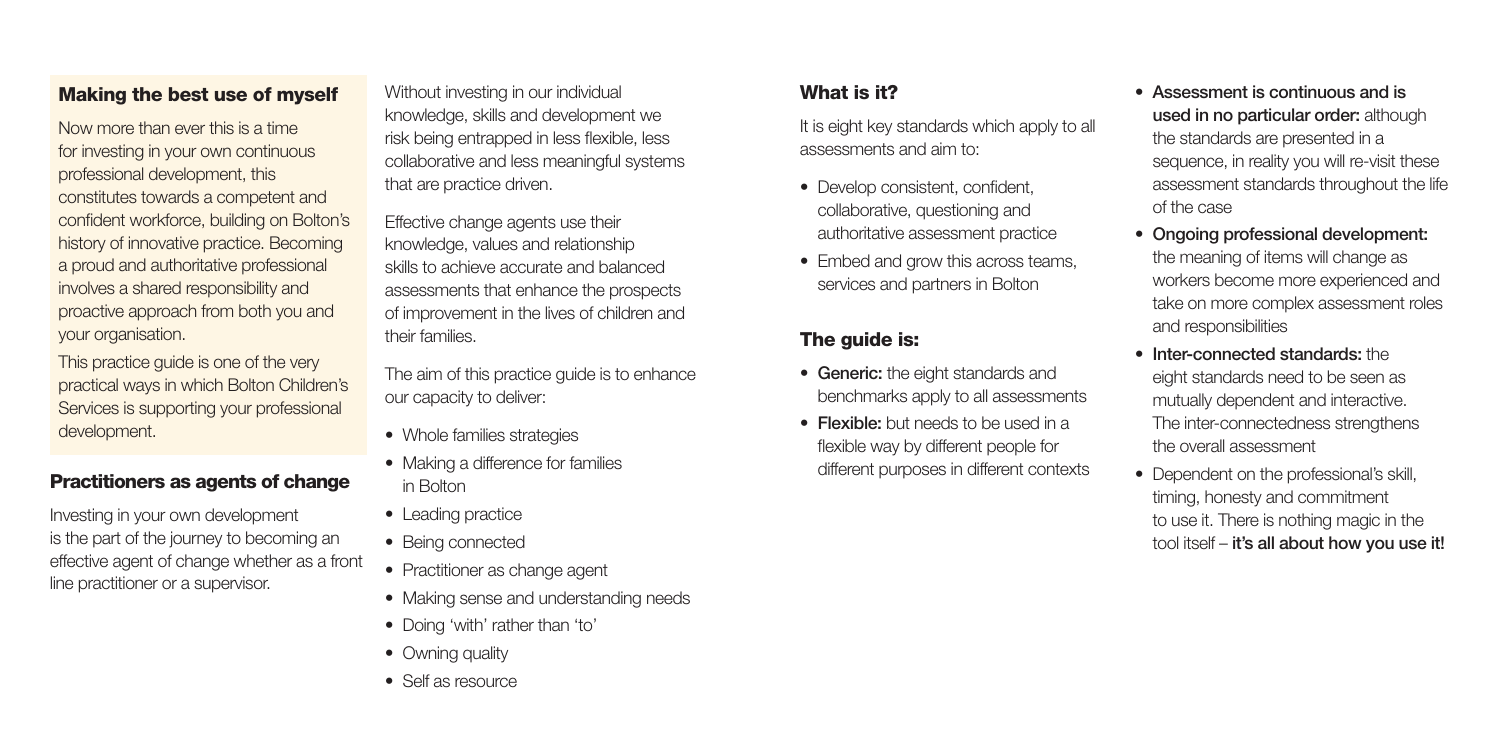### Using the guide

There are a range of ways you can use this guide.

#### Who might use it?

- • Individual workers
- Co-workers
- Multi-agency partners
- Supervisors
- • Teams

### When might you use it?

Individual Worker:

- Review your assessment strengths and developmental needs
- Reflect on a particular element of assessment in relation to a case where you may identify gaps

#### Co-workers

- Develop a common language and shared focus for working together on assessments
- As a basis for learning from each other and offering mutual feedback

### Working with multi-agency partners in assessment

- Challenge assumptions about assessment approaches
- Understand how different professionals' knowledge and skills contribute to assessment
- Enrich and improve partnership practice

### **Supervision**

- Identify worker's assessment strengths and development needs
- Develop shared understanding about what 'good' looks like in assessments
- Improve the quality of assessment supervision

### Team

- Develop a shared understanding of what good assessments look like
- Further build and embed a culture of high quality assessments

### Now use these standards and descriptors to consider whether:

- You feel **challenged** by this standard or the particular elements within it e.g. you are not confident about this (C)
- Your assessment practice is **patchy** around this standard or particular elements within it e.g. you can do it in some cases, but not in others (P)
- You feel strong around the standard or elements within it and are confident you do this, unless it is a very difficult situation (S)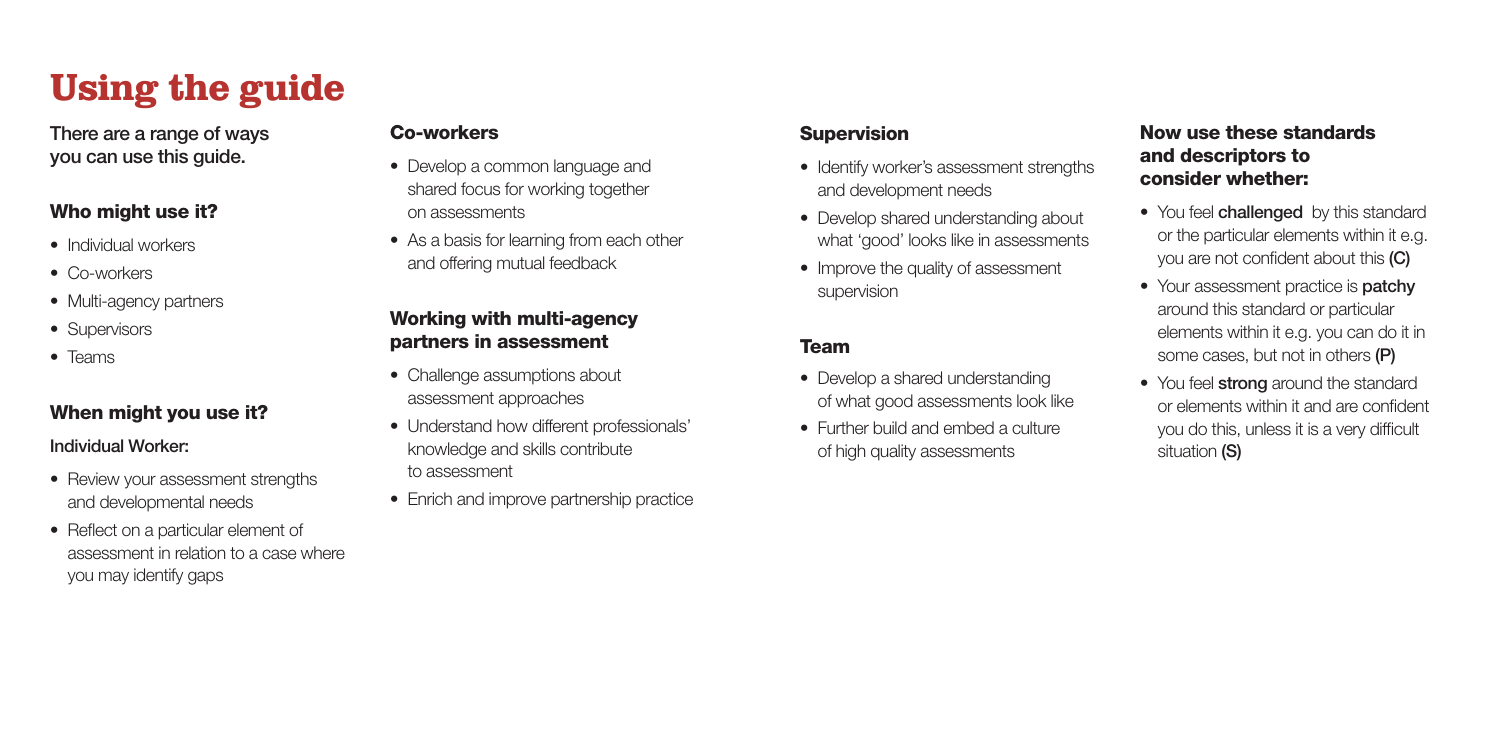# Assessment Practice Standards 1 Focus of assessment 8

- 1. Focus of assessment
- 2. Your engagement and participation of family members
- 3. Your role in working with other agencies during assessment
- 4. Information gathering
- 5. Evidence based analysis
- 6. Your supervision helps the worker do a good assessment
- 7. Assessment is fit for purpose
- 8. Action planning and outcomes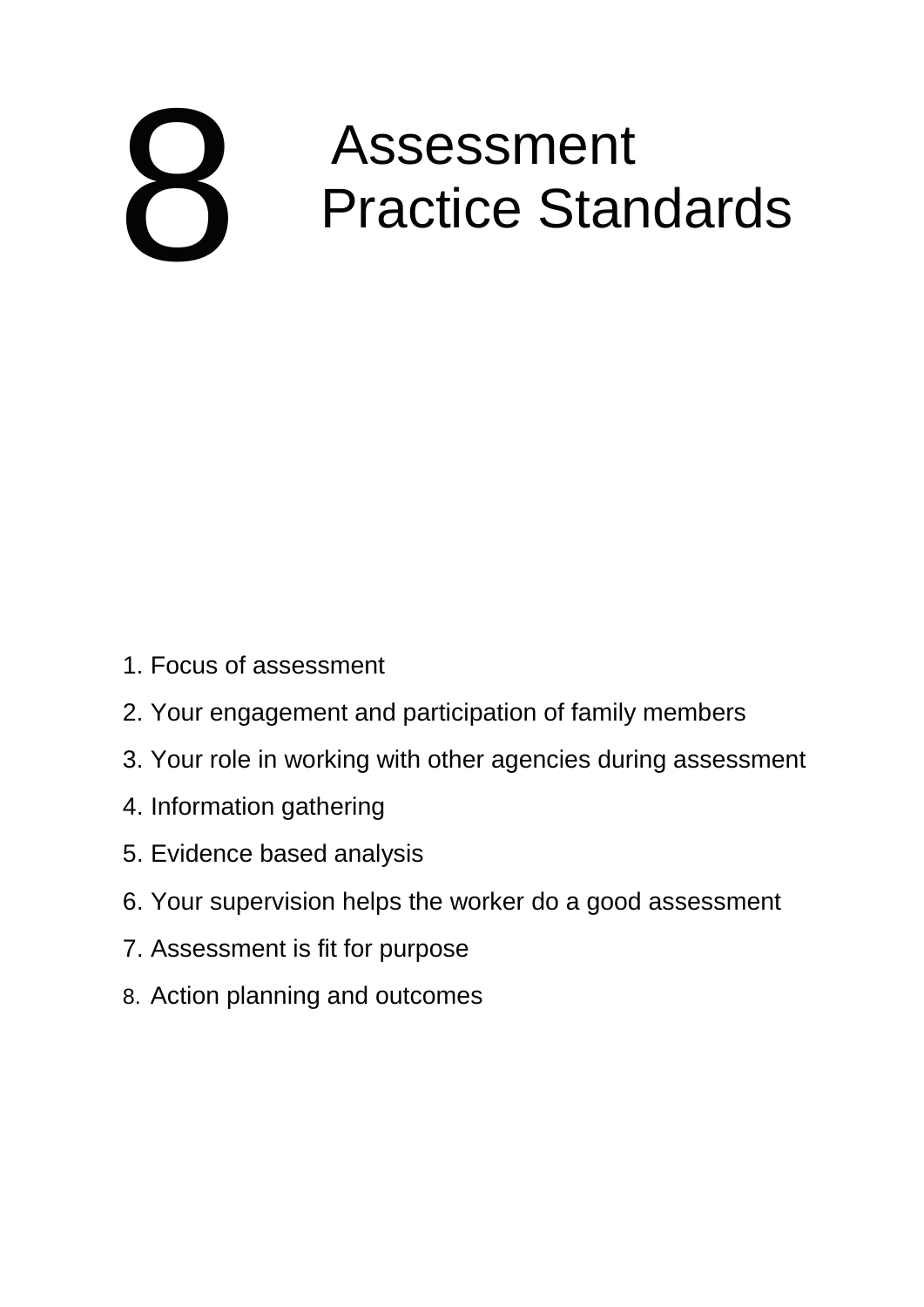# 1. Focus of assessment

- You are clear on the focus and plan your assessment before you start
- You understand the legal and policy mandate that underpins your assessment activity
- You understand the elements of the assessment frameworks you use
- You understand what a partnership approach to assessment means
- You are clear about the reasons and focus for this assessment
- You consider that the child is safe from harm at every stage of the assessment
- You are clear about the process, stages and timescales for this assessment and you have a plan about what you are going to do and when you are going to do it
- You are clear what information you need to collect for the assessment
- You are clear about what this assessment must achieve
- You are clear how you will remain child-centred and family-focused during this assessment
- You have thought about where you feel confident in this assessment, where there may be potential pitfalls for you and how you can address these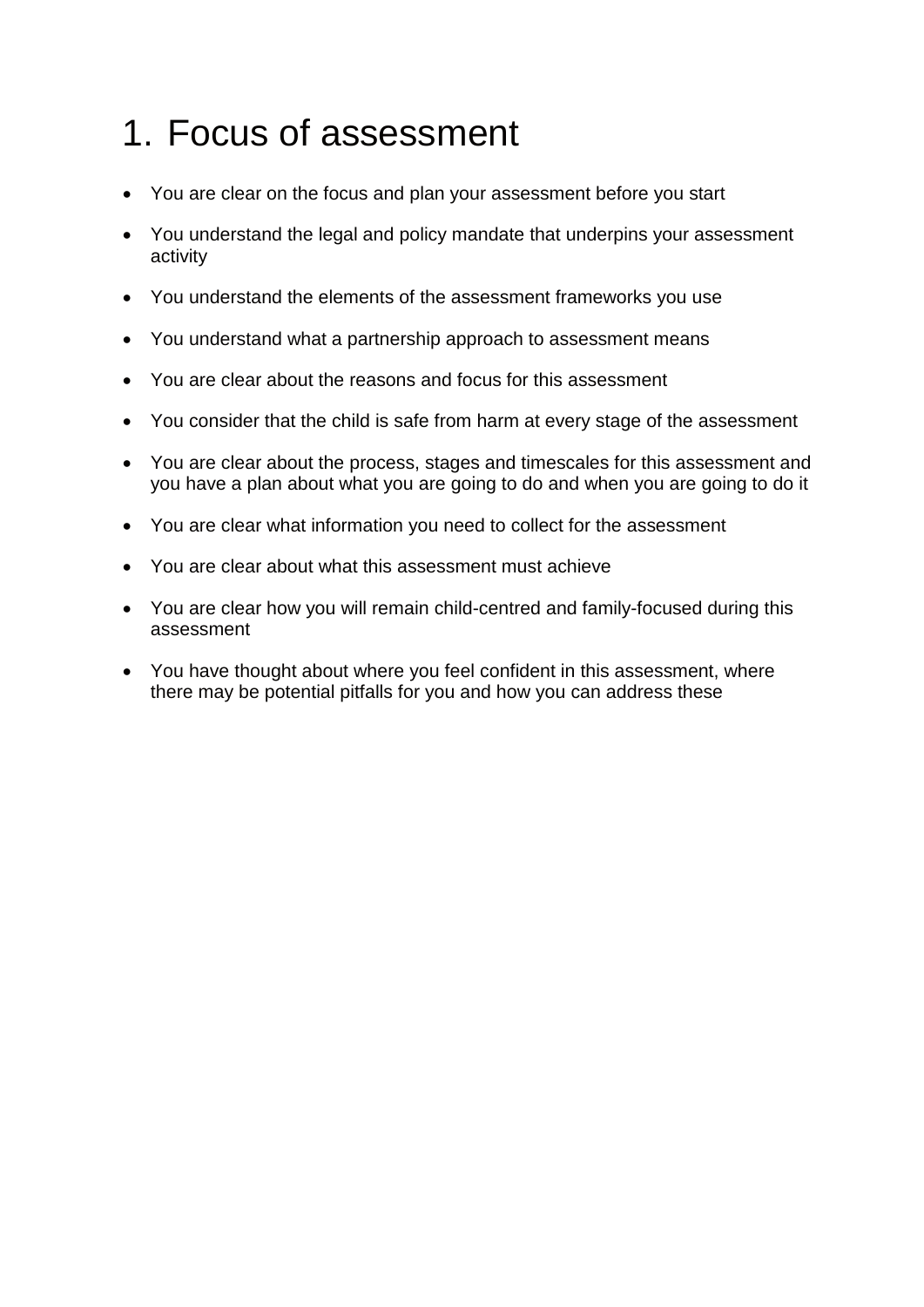# 2. You engage and seek to maximise the participation of family members

- You explain to family members why there needs to be an assessment, what needs to be covered and the process. You provide written information to families about this
- You are clear about what is negotiable when making agreements with the child / young person and the consequences of nonnegotiable areas are made explicit
- You are persistent in engaging all the significant adults, children and young people
- You include families and children / young people in the assessment, seeking their views
- You check out any possible barriers to the families / child participating in the assessment e.g. learning disability / culture / language / mental illness and identify ways of making the assessment process accessible for family members
- You keep families informed about the progress of the assessment and the reasons for any change in focus or delay
- You share relevant information appropriately and sensitively with family members
- You present and act professionally and use understandable language
- You listen and accurately record how and what family members tell you
- You spend time with the child alone in a suitable place (with parental consent, where appropriate) and take the child's story, needs, views and feelings seriously
- You develop a real sense of what a day in the life of this child is like, within the family. Especially how safe the child feels
- You are honest with the child / young person and regularly check out their understanding of the assessment process, consulting with the child about possible recommendations and plans
- You interview each significant adult in their own right and involve them in the development of the plan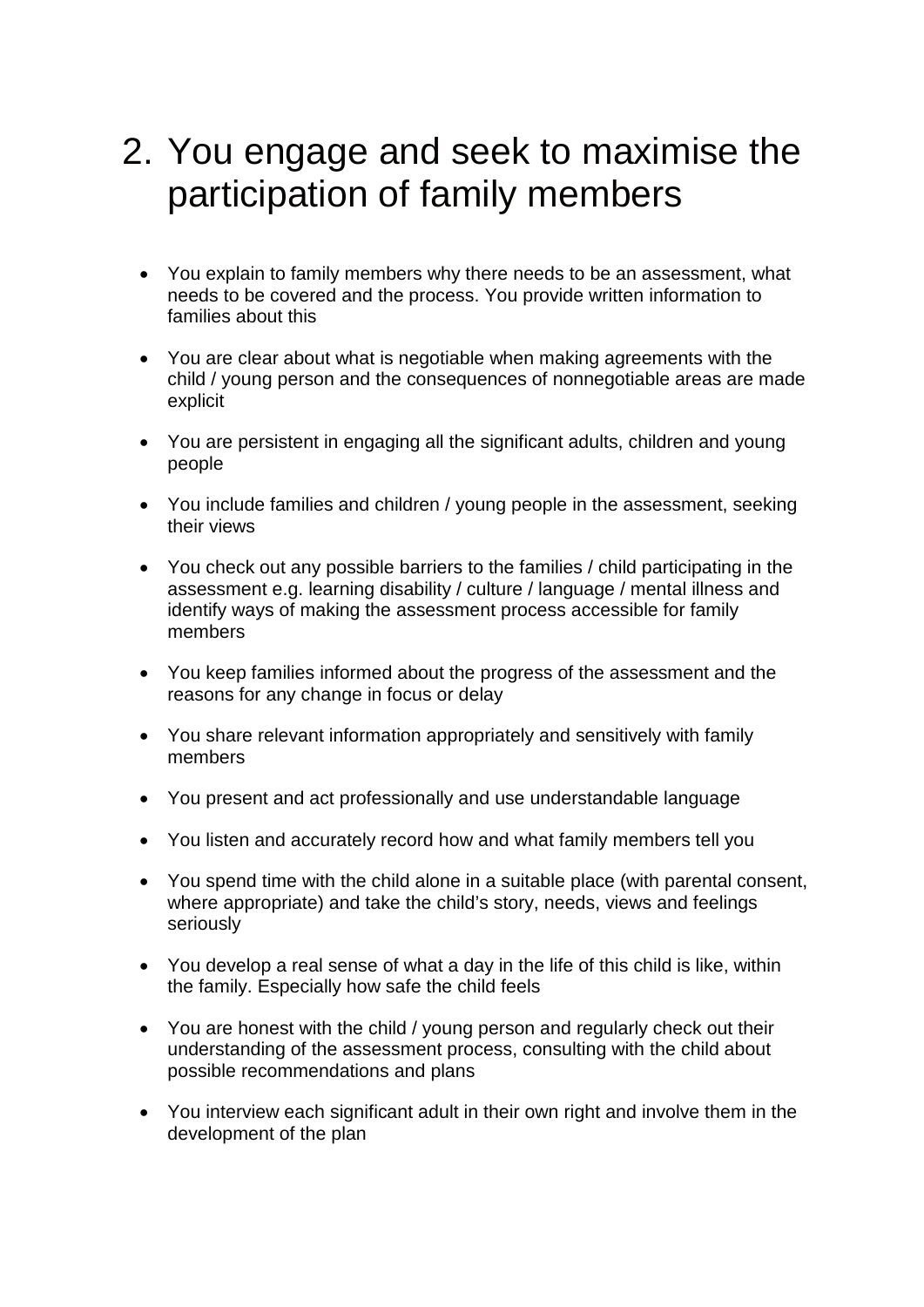### 3. You are clear on your role in working with other agencies during assessment

- You are clear on the role and tasks of other professionals involved in the assessment
- You communicate with other professionals during the assessment process in order to: share, clarify and evaluate information; make use of other professional's expertise; and develop a shared understanding of the child's situation
- You prepare your information and its presentation for multi-agency meetings in a way that considers the needs of all the members
- You value the contribution of other agencies, and use multi-agency meetings to listen to their
- information and consider the implications for your assessment
- You can challenge the views of other professionals in an appropriate manner and have confidence in your professional judgement
- You involve other agencies in developing and delivering plans, making recommendations and being clear on agency responsibility, roles and tasks
- You contribute to resolving and learning from disagreements between agencies by listening and offering constructive feedback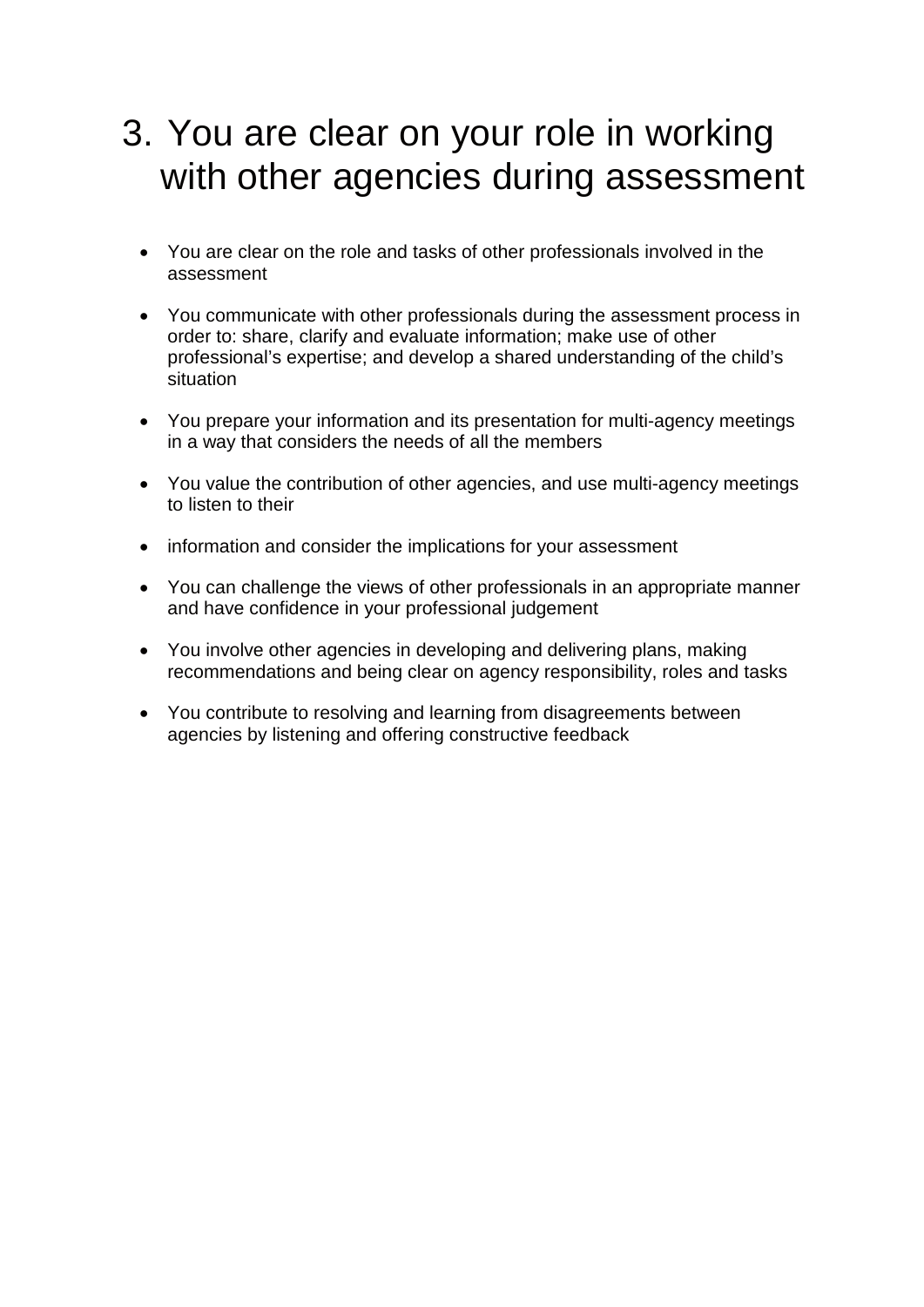# 4. You gather information with clarity, purpose and sensitivity

- You seek to engage relevant agencies in the assessment
- You are clear on the information required for the assessment
- You make use of appropriate tools and frameworks to gather information in a structured way (see Learning and reflection, Tools in your toolkit)
- You seek information from all relevant family and extended family members, including absent parents
- You explain the reasons for, and gain consent where appropriate, for the information you obtain and share
- You establish a multi-agency case chronology of significant events and relationships, and use this to understand the origins of the current situation of the family's history, as this is often predictive of future events
- You evaluate the accuracy of the information to distinguish between facts, feelings, opinions and identify what information is missing
- You observe and assess the home environment, including upstairs rooms and cupboards,
- through both planned and unannounced visits
- You establish who is living in the home and those who are regular visitors, and do
- relevant checks as appropriate
- You seek to adopt a thoughtful and responsive approach to information gathering and are aware of how your role and style may influence the willingness of others to share information, particularly when it concerns sensitive or disputed material.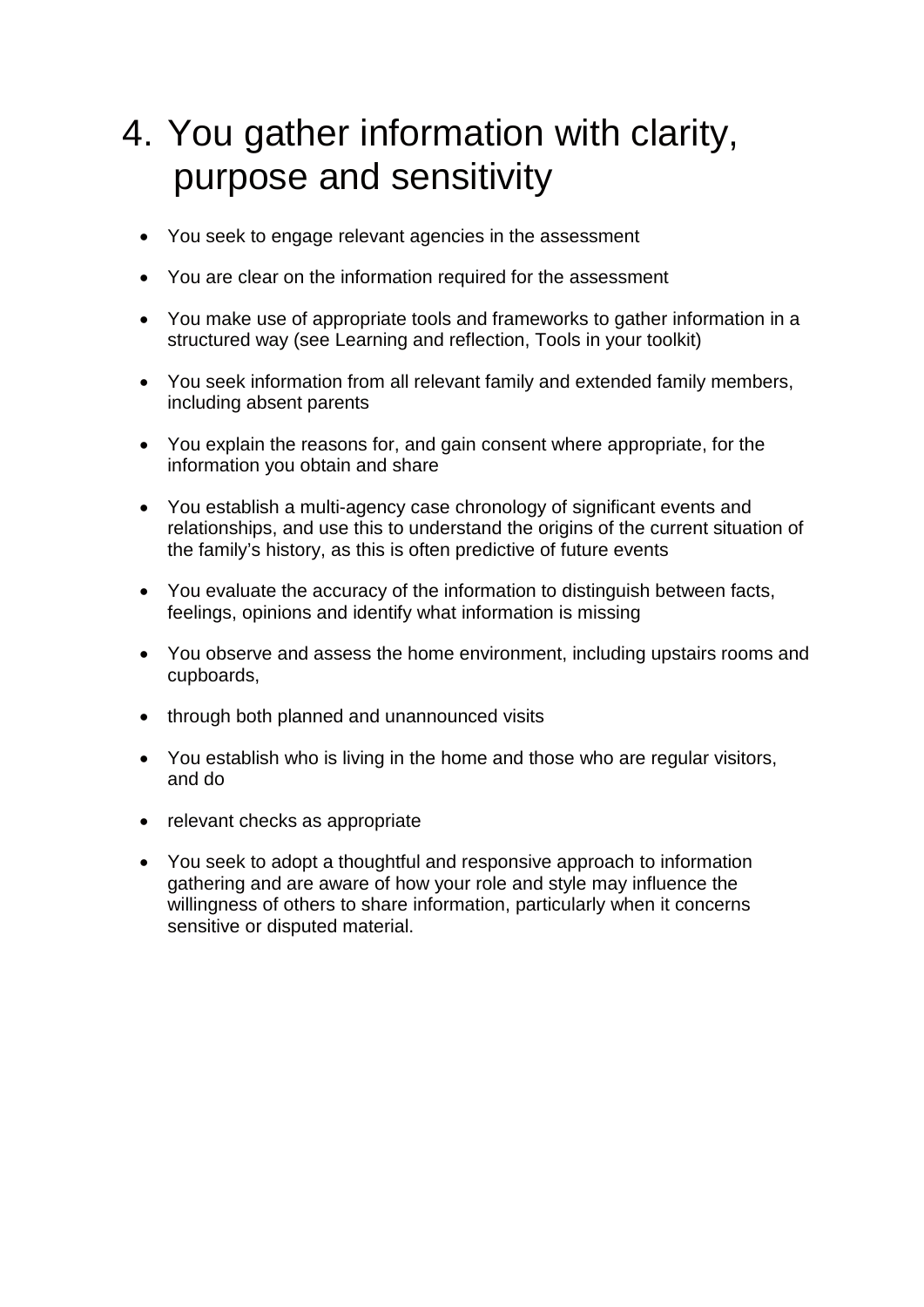# 5. You are clear about evidence based analysis

- You understand the difference between description and analysis
- Your analysis has a clear and logical structure
- Your analysis is focused, evidence-based, balanced and:
- identifies the concerns and their impact on the child
- seeks to explain the origins and progression of these concerns
- identifies positive and concerning patterns of behaviour or interaction, both within the family and the agency system
- takes into account any cultural and language dimensions to the assessment
- evaluates the balance of protective and risk factors for the child
- identifies what is needed to safeguard the child and promote her / his development
- analyses the source and strength of the parent's motivation (compliance is not motivation)
- highlights what is not known or understood, and the potential significance of this in making confident recommendations
- considers the significance of absent figures
- Your analysis includes the child's and parent's understanding of the situation
- Your analysis shows evidence of 'working out' and is supported by frameworks, knowledge, theory and research
- Your recommendations are linked to the analysis and identify how the plan will address concerns in a thorough and considered manner
- You feel confident in how your professional judgement has been presented through the analysis and are able to explain, and if necessary, defend this
- The analysis shows how the child's safety and needs have remained central throughout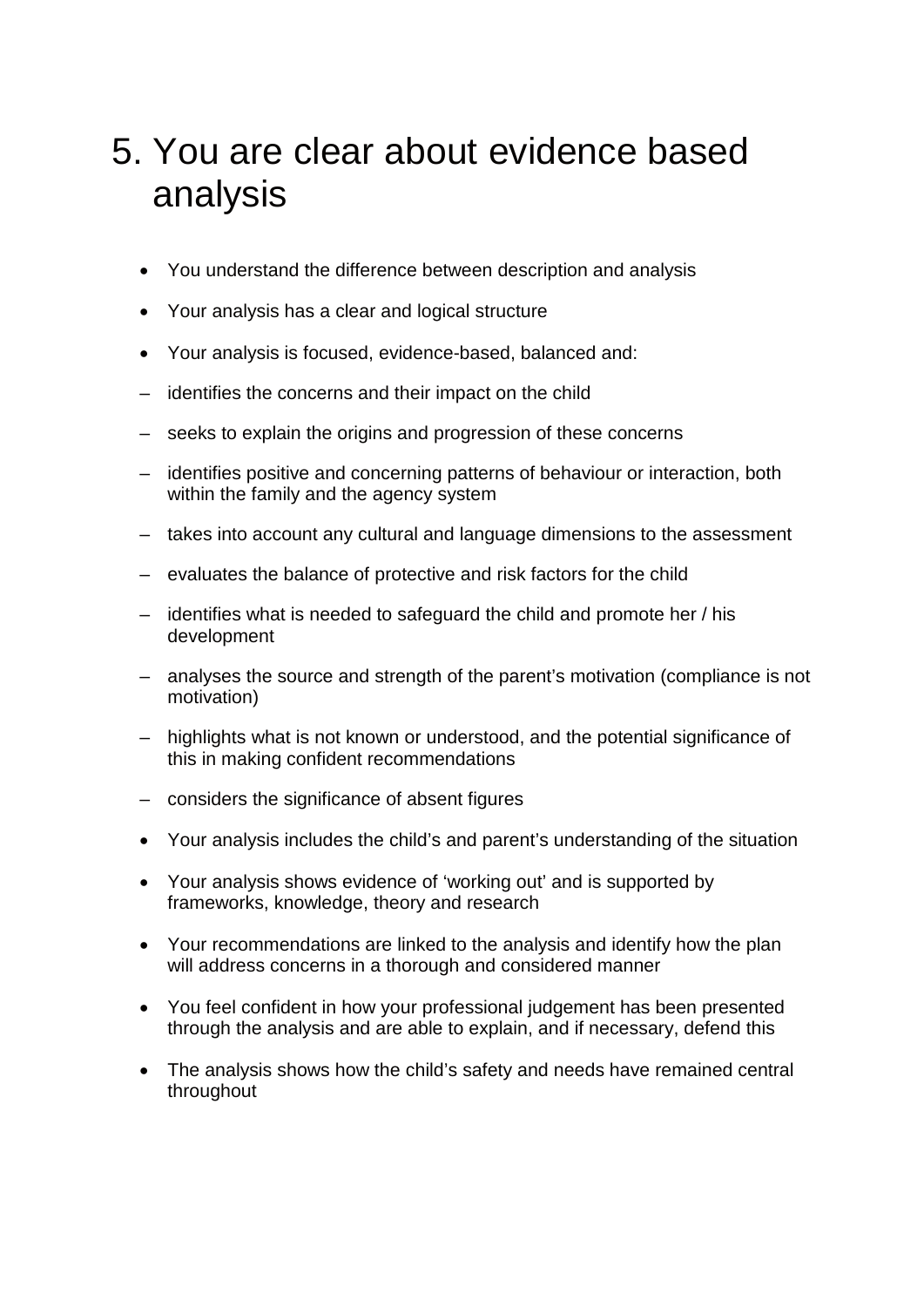## 6. You are clear how supervision supports good assessment practice

For readers who are supervisors, the following statements describe what you need to provide for workers undertaking assessment work.

For practitioners, these statements indicate how supervisors can and should be supporting and quality assuring your assessment practice, and how you can work with them on this.

- You (the supervisor) clarify the nature, scope, timescales and focus of assessment activity
- You record clearly how supervision has influenced the direction, key decisions, or outcomes of the assessment
- Your supervision includes reflection, analysis and where appropriate, challenge on assessment practice, as a way of building your awareness and confidence about your professional judgements
- You check out whether the worker has completed the tasks planned for an assessment activity, asked all the questions you intended to and engaged the significant adults you need to see
- You check at each stage of assessment, that the worker is considering the safety of the child
- You observe the worker's assessment practice and provide constructive feedback
- You provide an opportunity for the worker to explore family dynamics and their impact on the child You help the worker to explore feelings generated by the work and how this might affect your assessment, interaction with family members and use of self
- You are alert to the worker's emotional presentation and what this might mean for the assessment
- You set an open and constructive climate for cases to be discussed
- You provide feedback on the quality of assessment reports and the information contained within them You provide an opportunity for the worker's debrief and learn from difficult situations and cases to reflect on their learning from assessment activity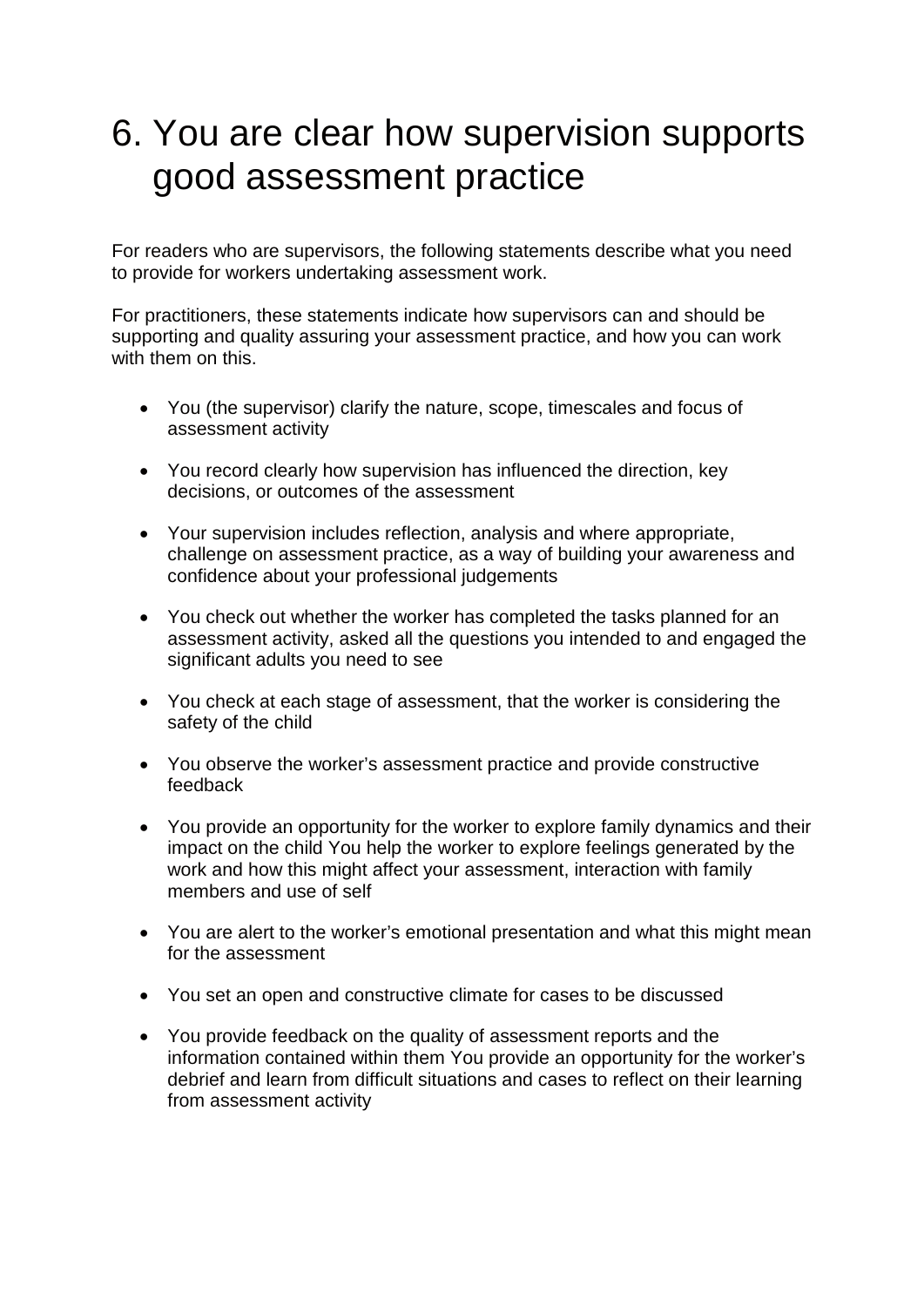- You monitor and review the worker's assessment skills and knowledge, and jointly identify training, co-working and other resources, to help develop your **skills**
- Your support to overcome internal and external barriers and the appropriate escalation of issues for resolution
- You reflect on your own performance as a supervisor of assessment work and how you could improve this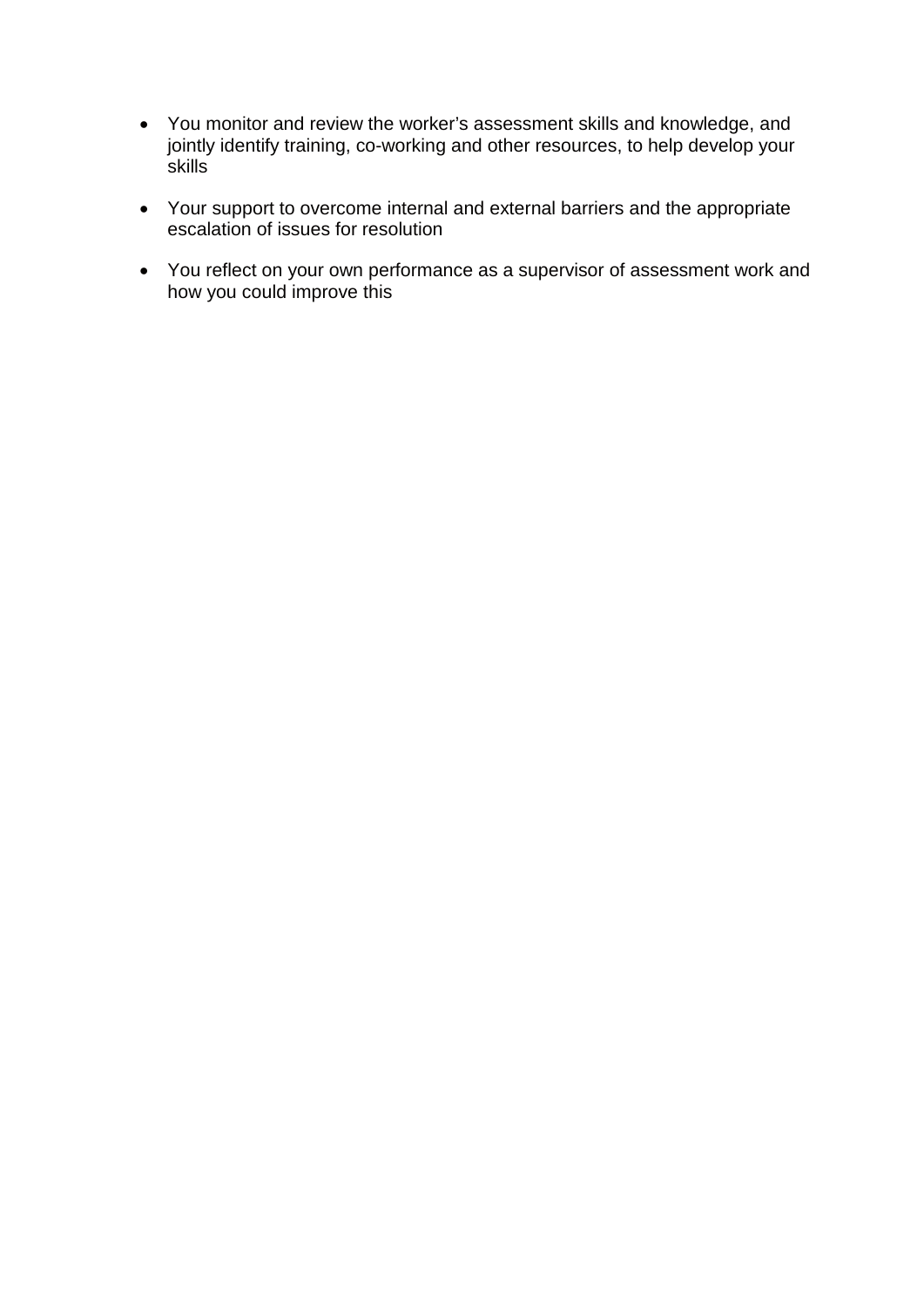# 7. Your assessment is 'fit for purpose'

- You meet the timescales for completing assessment and the reason for any delay is recorded and authorised appropriately
- Your contact with other professionals and visits (purpose, who present, what happened) to family members during the assessment, are recorded appropriately and in a timely fashion
- Your process of analysis is recorded (see analysis section)
- You record the views of other agencies, and their influence on the assessment and its recommendations
- Your assessment report addresses:
- the purpose of the assessment and the report
- the nature of the concerns which required assessment
- the process by which information had been obtained and from whom
- the analysis of risks and protective factors, including how safe from harm the child is now
- how the analysis leads to the recommendations
- what needs to happen to protect the child and promote his / her welfare
- how the child's situation will be kept under review
- the child / young person's, and the families, wishes and feelings
- Your assessment report is written in a clear, structured and accessible style that considers
- the purpose and audience of the report
- Your report states concerns without allocating blame, and is forward-looking and solution focused
- without minimising concerns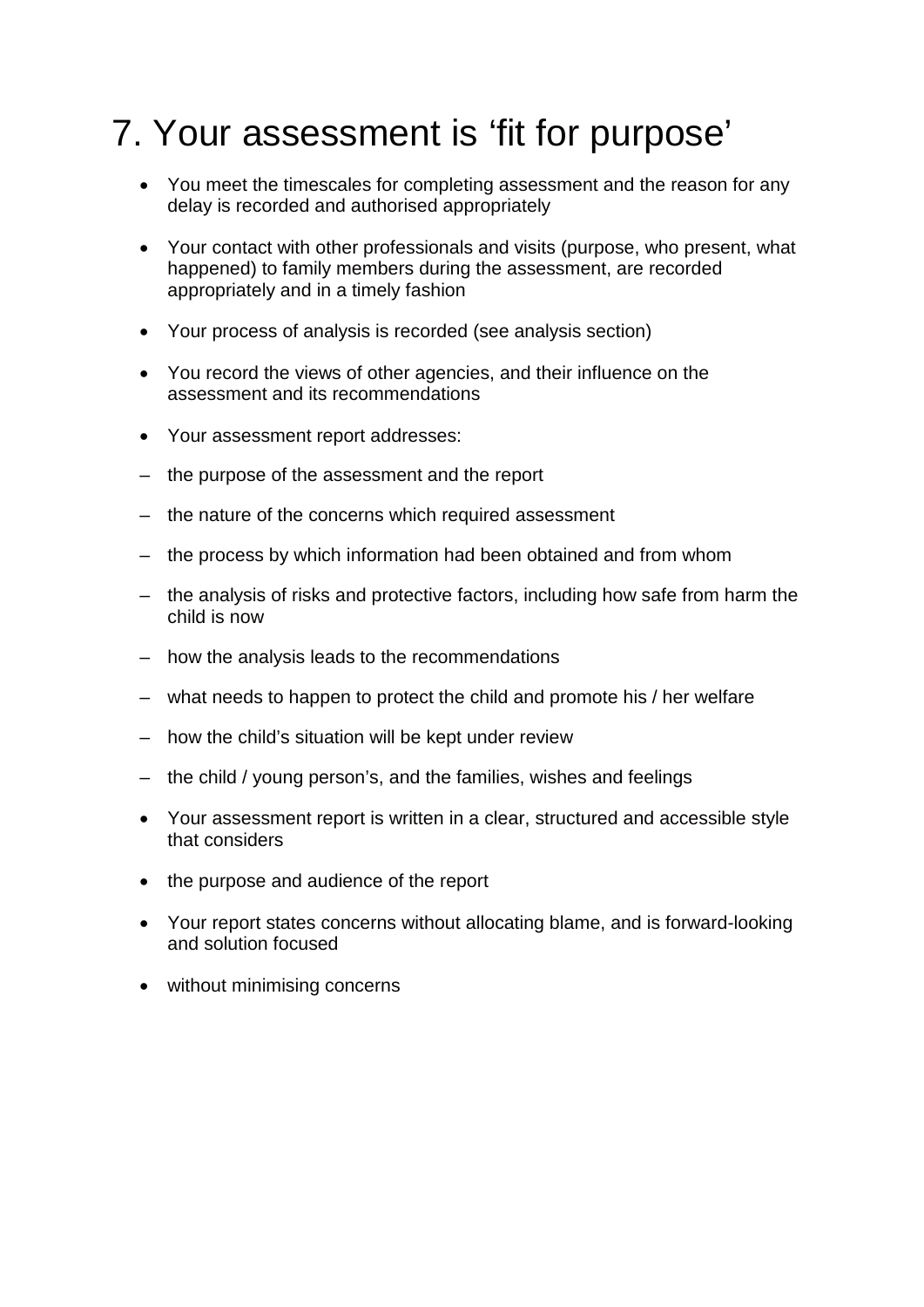# 8. Your action planning and outcomes

- You are explicit in your plan about the outcomes for the child / young person and how these will be reviewed
- Your contribution to the decision-making process is open and fair, especially in circumstances where there is disagreement
- You are clear about the processes for reviewing the progress of the plan, your contribution, and how to involve the child / young person and significant adults
- You carefully evaluate the balance of protective and risk factors in the light of further information, even if it means revising your original assessment and plans
- You are clear that the review process identifies whether tasks have been completed, whether
- the child is safer as a result and whether outcomes have improved
- You include feedback from family members about their experience of the assessment process and use this to develop your practice